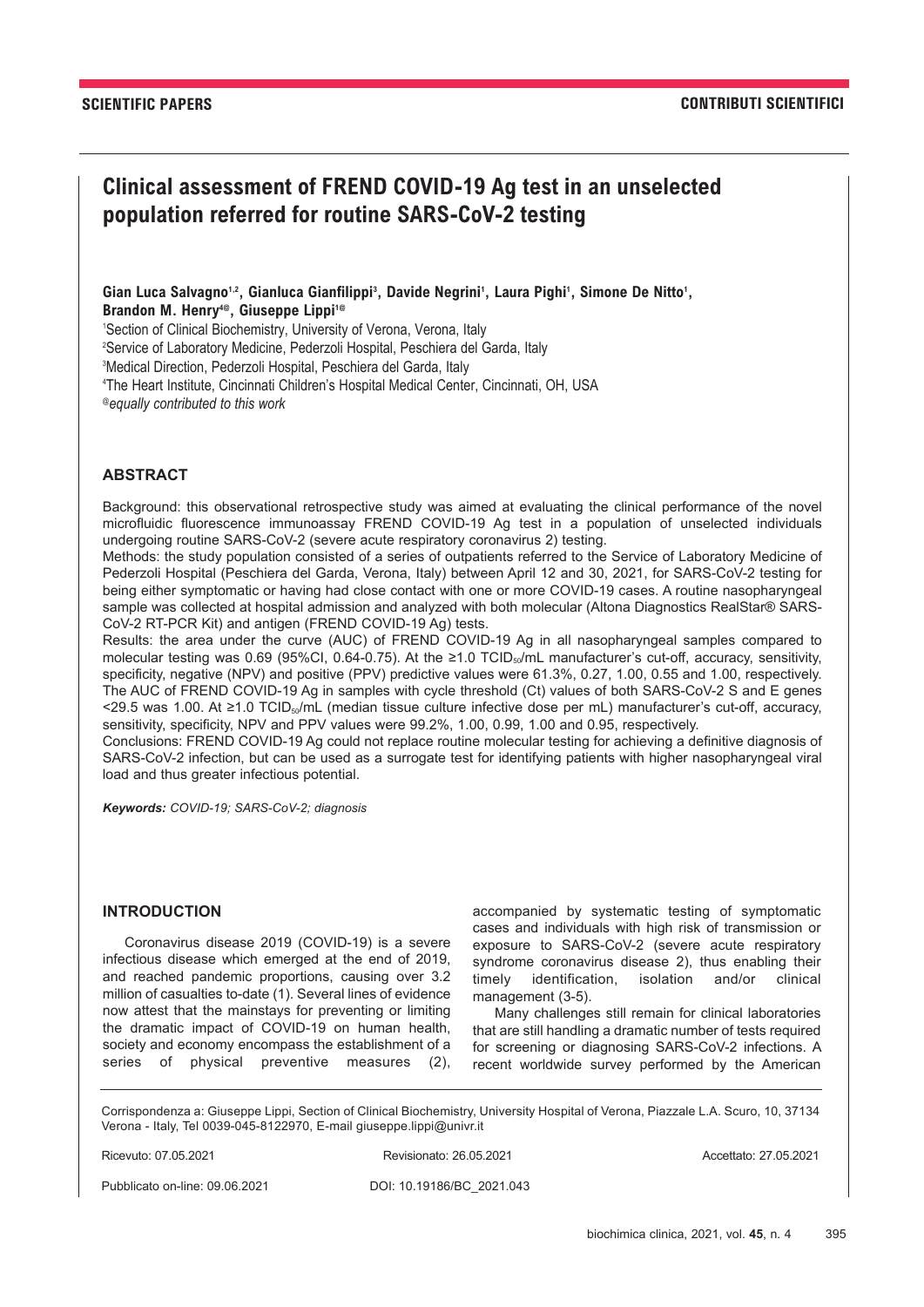Association of Clinical Chemistry (AACC) has revealed that over half of responders were currently unable to obtain supplies necessary to sustain the COVID-19 testing volume, with over three-forth admitting that no further increase in the local testing capacity would be possible in the near future (6). In this difficult situation, the availability of decentralized, easy, fast, reliable and possibly inexpensive tests is vital to overcoming the shortages and challenges currently faced by clinical laboratories.

A number of so-called SARS-CoV-2 antigen rapid detection tests (Ag-RDTs) have recently become available in the diagnostic market, though their reliability remains a matter of concern. As recently endorsed by the Task Force on COVID-19 of the International Federation of Clinical Chemistry and Laboratory Medicine (IFCC), the use of these rapid antigen tests may support global screening and surveillance initiatives, provided that the assays are selected in the context of the intended clinical use and accurate clinical verification/validation is conducted before introducing the test into clinical practice (i.e., for screening, diagnosis and/or longitudinal monitoring of SARS-CoV-2 infection) (7). Therefore, this observational retrospective study was aimed at verifying the clinical performance of the microfluidic fluorescence immunoassay FREND COVID-19 Ag in a population of unselected individuals undergoing routine SARS-CoV-2 testing.

#### **METHODS**

#### **Study population**

The study population consisted of a series of outpatients referred to the Service of Laboratory Medicine of the Pederzoli Hospital (Peschiera del Garda, Verona, Italy) between April 12 and 30, 2021, for SARS-CoV-2 testing for being either symptomatic or having had close contact with one or more COVID-19 cases. A routine nasopharyngeal sample (Virus swab UTM™, Copan, Brescia, Italy) was collected at hospital admission and further conveyed to the local Service of Laboratory Medicine for both SARS-CoV-2 molecular and antigen testing.

#### **Molecular testing**

SARS-CoV-2 nucleic acid amplification testing (NAAT) was carried out using the Altona Diagnostics RealStar® SARS-CoV-2 RT-PCR Kit (Altona Diagnostics GmbH, Hamburg, Germany). This real-time reverse transcription polymerase chain reaction (rRT-PCR) entails two separate amplifications and detections, independently targeting the SARS-CoV-2 E and S gene sequences. A probe and a primer set for internal control is also included in the test kit, for detecting possible rRT-PCR inhibition. The test was carried out on a Bio-Rad CFX96Deep Well Dx Real-Time PCR Detection System (Bio-Rad Laboratories, Hercules, CA, USA). Results were considered positive when the cycle threshold (Ct) values of both S and E SARS-CoV-2 genes were <45.

## **Antigen testing**

The FREND COVID-19 Ag (NanoEntek, Seoul, South Korea) is a single-use fluorescence immunoassay, belonging to the so-called "third generation microfluidic" tests (8), which has been specifically developed for detecting the presence of SARS-CoV-2 nucleocapsid (N) protein in nasopharyngeal swab specimens. Briefly, a lysis buffer is used for extracting the viral particles from the swab and for releasing viral proteins. The functioning principle of the FREND COVID-19 Ag cartridge encompasses micro-fluidics lateral flow technology, where the analyte in the sample forms immune complexes while moving through the fluidics pathway. Therefore, released SARS-CoV-2 nucleocapsid proteins within the cartridge are captured by specific antibodies and then detected with additional antibodies conjugated to fluorescent micro-particles by the FREND cartridge reader. This system measures the fluorescence intensity generated in both a test zone (for revealing the presence and quantifying the amount of SARS-CoV-2 nucleocapsid protein) and in a control zone (for assuring test validity), displaying the final test results on the screen within 3-5 minutes. The final concentration of SARS-CoV-2 nucleocapsid protein in the test sample is calculated according to the ratio of fluorescent intensity of test and reference zones. According to the manufacturer's declarations, the instrument uses 1 drop of sample (i.e., 35 μL) and is well suited for being connected to the hospital or laboratory information system. The test is basically semi-quantitative, positive (i.e., "presence of SARS-CoV-2 nucleocapsid protein") when the concentration of the analyte is  $\geq 1.0$  TCID<sub>50</sub>/mL (median tissue culture infective dose per mL). No specific analytical performance (i.e., analytical sensitivity, linearity and imprecision) details were found in the package insert, nor are previous studies assessing the clinical or analytical features of this system currently available, to the best of our knowledge.

#### **Statistical analysis**

Results of testing were presented as median and interquartile range (IQR). The diagnostic performance of FREND COVID-19 Ag compared to the reference molecular analysis was assessed with Spearman's correlation, by constructing receiver operating characteristic (ROC) curves and calculating the diagnostic accuracy, sensitivity, specificity, negative predictive value (NPV) and positive predictive value (PPV) at two diagnostic cut-off of rRT-PCR positivity (Ct values of both SARS-CoV-2 S and E genes <45) and higher infectivity (Ct values of both SARS-CoV-2 S and E genes <29.5), as earlier ascertained by Gniazdowski et al. using the same RealStar® SARS-CoV-2 RT-PCR test (9). Statistical analysis was carried on with the software Analyse-it (Analyse-it Software Ltd, Leeds, UK).

This observational retrospective study was based on clinical laboratory operations for routine SARS-CoV-2 diagnostics at the local facility, and thereby patient informed consent and Ethics Committee approval were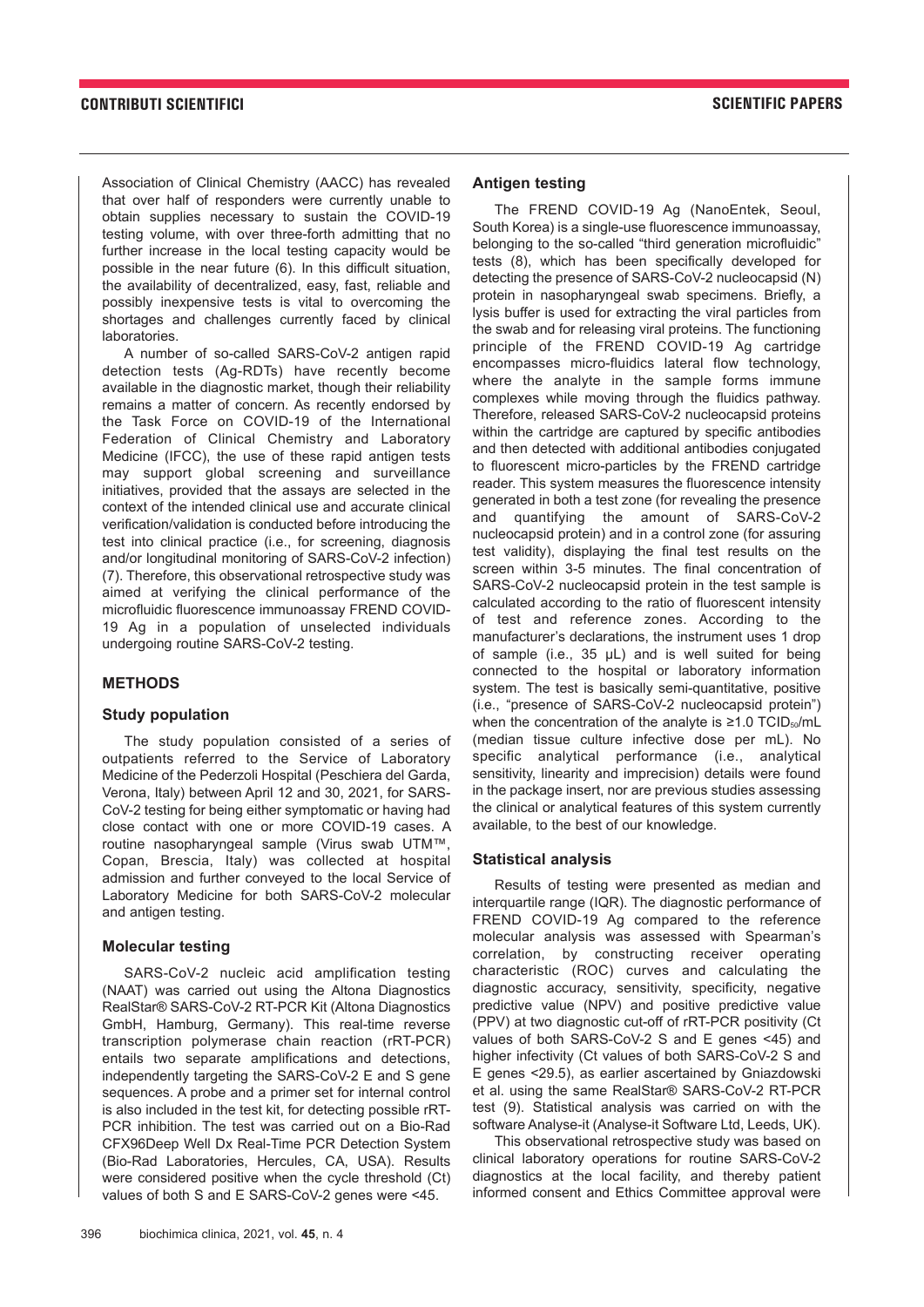unnecessary. All test results were anonymized prior to statistical analysis. The study was conducted in accordance with the Declaration of Helsinki, under the terms of relevant local legislation.

#### **RESULTS**

The final study population consisted of 256 patients (median age 48 years and IQR 29-58 years; 143 women, 55.9%), 136 (53.1%) testing positive with RealStar® SARS-CoV-2 RT-PCR Kit (Ct values of both SARS-CoV-2 S and E genes <45) and 36 (14.1%) with high viral load (Ct values of both SARS-CoV-2 S and E genes <29.5).



#### **Figure 1**

*Receiver operating characteristic (ROC) curve of FREND COVID-19 Ag test for (a) identifying positive nasopharyngeal samples at molecular testing (i.e., cycle threshold values of both SARS-CoV-2 S and E genes <45) or (b) discriminating nasopharyngeal specimens associated with higher infectious risk (i.e., cycle threshold values of both SARS-CoV-2 S and E genes <29.5).*



#### **Figure 2**

*Distribution of FREND COVID-19 Ag test values according to the cycle threshold (Ct) values of both SARS-CoV-2 S and E genes ≥ or < 29.5.*

The median Ct values of RealStar® SARS-CoV-2 RT-PCR Kit positive samples were 35.1 (IQR, 27.9-38.4) and 35.6 (IQR, 28.3-38.3) for SARS-CoV-2 S and E genes, respectively. The correlation between molecular assay and FREND COVID-19 Ag in positive samples was -0,50 (95%CI, -0.61 to -0.38; p<0.001) for both SARS-CoV-2 S and E genes, and 0.98 (95%CI, 0.98- 0.99; p<0.001) between the Ct values of the two SARS-CoV-2 S and E genes.

The cumulative diagnostic performance of FREND COVID-19 Ag, as well as that for detecting nasopharyngeal samples with higher viral load is shown in Figure 1. The area under the curve (AUC) in all nasopharyngeal samples was 0.69 (95%CI, 0.64-0.75) (Figure 1A). At the  $\geq$ 1.0 TCID<sub>50</sub>/mL manufacturer's cutoff, the values of accuracy, sensitivity, specificity, NPV and PPV were 61.3% (95% CI, 55.1-67.3%), 0.27 (95% CI, 0.20-0.35), 1.00 (95% CI, 0.97-1.00), 0.55 (95% CI, 0.2-0.57) and 1.00 (95% CI, 1.00-1,00) respectively. Lowering the cut-off to  $\geq 0.02$  TCID<sub>50</sub>/mL, the corresponding values of accuracy, sensitivity, specificity, NPV and PPV values were 66.0% (95% CI, 60.0-71.8%), 0.43 (95% CI, 0.35-0,52), 0.92 (95% CI, 0.85-0.96), 0.59 (95% CI, 0.55-0.63) and 0.86 (95% CI, 0.76-0.92), respectively.

The distribution of FREND COVID-19 Ag test values according to Ct values of RealStar® SARS-CoV-2 RT-PCR Kit is summarized in Figure 2. The median nucleocapsid antigen concentration in samples with Ct values of both SARS-CoV-2 S and E genes <29.5 (102.0 TCID<sub>50</sub>/mL, IQR, 44.2-232.8 TCID<sub>50</sub>/mL) was found to be significantly higher than that of samples with higher Ct values (0 TCID<sub>50</sub>/mL; IQR, 0-0.01 TCID<sub>50</sub>/mL; p<0.001) (Figure 2).

The AUC of FREND COVID-19 Ag in nasopharyngeal samples with Ct values of both SARS-CoV-2 S and E genes <29.5 was 1.00 (95% CI, 1.00 to 1.00; p<0.001) (Figure 1B). At the ≥1.0 TCID<sub>50</sub>/mL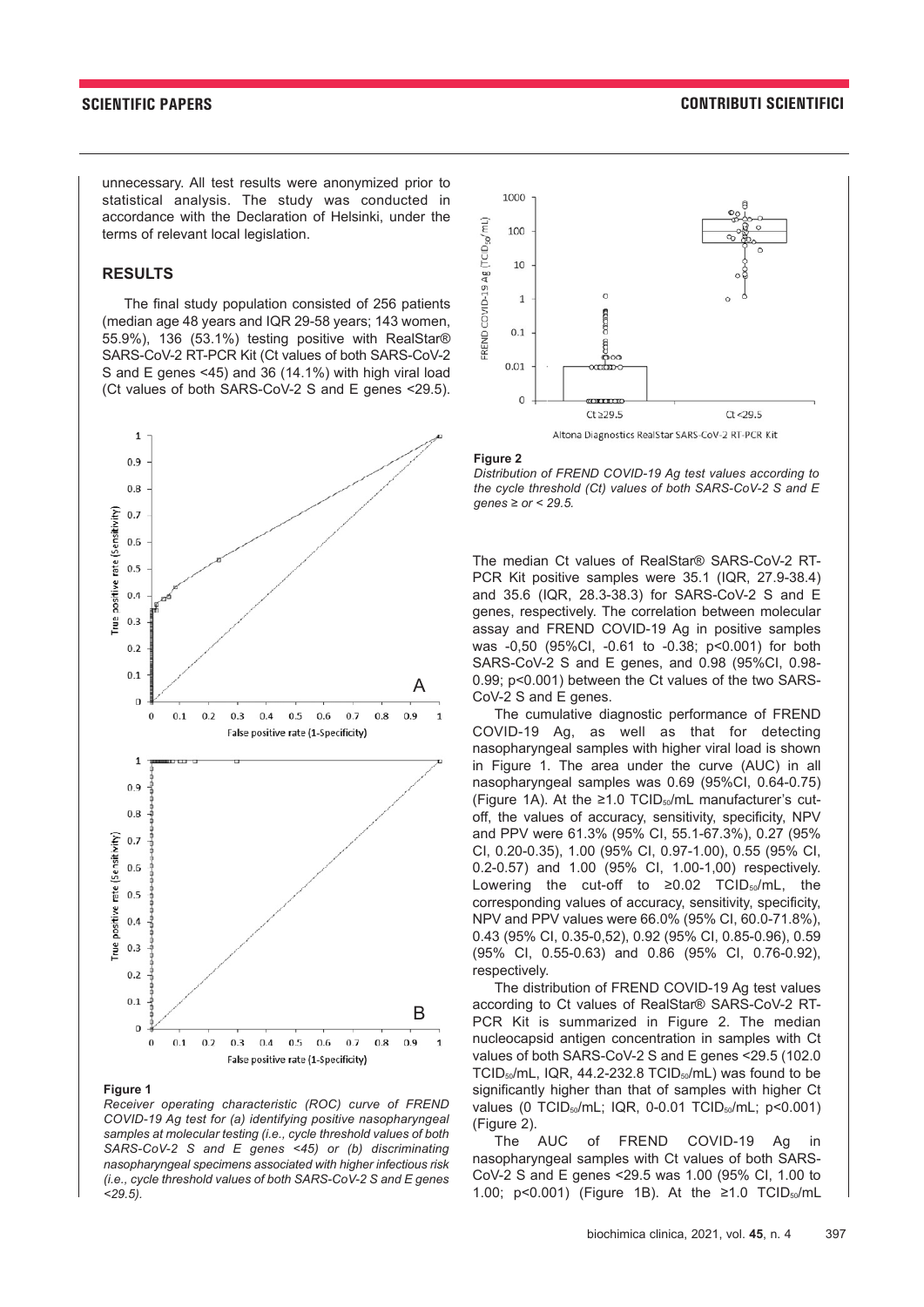manufacturer's cut-off, the values of accuracy, sensitivity, specificity, NPV and PPV were 99.2% (95% CI, 97.2-99.9%), 1.00 (95% CI, 0.90-1.00), 0.99 (95% CI, 0.97-1.00), 1.00 (95% CI, 1.00-1.00) and 0.95 (95% CI, 0.81-0.99), respectively.

#### **DISCUSSION**

The pandemic proportion reached by the ongoing SARS-CoV-2 outbreak calls for the establishment of reliable, trustable and effective counteractive strategies, which encompass widespread availability of COVID-19 diagnostics for anticipating or limiting viral spread within specific populations or social settings (10). The increasing availability of SARS-CoV-2 antigen immunoassays, still largely based on Ag-RDTs, is seen as a potentially viable surrogate of molecular tests under highly specific circumstances. In fact, these rapid antigen immunoassays may also be available as a point of care (POC) devices that do not require specific staff or dedicated instrumentation to be run and are characterized by a shorter turnaround time compared to routine nucleic acid amplification tests (NAATs) (11). Nonetheless, their placement within SARS-CoV-2 diagnostic protocols should be clearly defined and validated, thus preventing any misuse that may cause unwarranted consequences, such as misdiagnosis of COVID-19 or misidentification of SARS-CoV-2 cases with high viral load and larger infective potential, as recently highlighted by Goyal et al. (12).

The results of our observational retrospective study, where the clinical performance of a "third-generation" microfluidic fluorescence immunoassay has been compared with that of a reference NAAT, confirm previous evidence summarized by the Cochrane COVID-19 Diagnostic Test Accuracy Group (13), that the sensitivity of SARS-CoV-2 antigen immunoassays depends largely on the viral load present in the test specimens. It is hence not surprising that we found a cumulative 61% accuracy for definitive diagnosis of SARS-CoV-2 infection, since these types of tests are not suited, nor should be used, for this specific purpose. The adoption of a much lower cut-off than that recommended by the manufacturer (i.e.,  $\geq$ 0.02 *versus*  $\geq$ 1.0 TCID<sub>50</sub>/mL) was substantially effective at improving the diagnostic accuracy in our cohort of unselected outpatients undergoing routine SARS-CoV-2 diagnostic testing (i.e., 66% *versus* 61%). However, when we limited our analysis to nasopharyngeal specimens with high viral load (i.e., Ct values of both SARS-CoV-2 S and E genes <29.5), the diagnostic accuracy at the ≥1.0 TCID $_{50}$ /mL manufacturer's cut-off became optimal, with remarkably high accuracy (i.e., 99.2%) and virtually perfect NPV (i.e., 1.00). This would translate into the concept that a negative FREND COVID-19 Ag test result (i.e., <1.0  $TCID<sub>50</sub>/mL$ ) would enable exclusion, with near 100% accuracy, of nasopharyngeal viral loads of both SARS-CoV-2 S and E genes <29.5. As a matter of fact, Gniazdowski et al. found that the SARS-CoV-2 virus grew in cell culture was in <3% of all cases when the Ct

value of RealStar SARS-CoV-2 RT-PCR Kit test was >30, whilst tests following negative results always had Ct values >29.5 and were not associated with positive virus culture. This strongly suggests that the likelihood of bearing viable viral particles, and thereby the risk of being a sustained SARS-CoV-2 spreader, would be very limited when FREND COVID-19 Ag test result is negative (for the presence of SARS-CoV-2 nucleocapsid protein). This remarkable NPV for detecting high viral load was also found to be associated with very high PPV (i.e., 0.95), which hence allows to reliably assume that a FREND COVID-19 Ag positive test results would efficiently permit the identification of subjects with high viral load, thus allowing immediate isolation and/or appropriate clinical management (if symptomatic).

Evidence has also been published that a higher nasopharyngeal viral load may be associated with adverse clinical progression, more specifically with greater risk of developing severe and/or critical forms of COVID-19 illness (14,15). The use of rapid antigen tests, enabling identification rapidly and with high accuracy of this subset of high-risk patients could be a valuable resource for risk stratification and for longitudinal monitoring of COVID-19 patients, both at hospital admission (16) and/or during their stay in sub-intensive and intensive care units (17).

In conclusion, the findings of this observational retrospective study suggest that FREND COVID-19 Ag could not replace routine molecular testing for achieving a definitive diagnosis of SARS-CoV-2 infection, but can be used as a surrogate assay for identifying patients with higher nasopharyngeal viral load and thereby with greater infectious potential.

#### **ACKNOWLEDGMENTS**

The authors acknowledge the staff of the Service of Laboratory Medicine of the Pederzoli Hospital (Peschiera del Garda, Italy) for the skilful technical assistance.

### **CONFLICT OF INTEREST**

None.

#### **REFERENCES**

- 1. John Hopkins University. Coronavirus Resource Center. https://coronavirus.jhu.edu/map.html. Last accessed: May, 2021.
- 2. Pradhan D, Biswasroy P, Kumar Naik P, et al. A Review of current interventions for COVID-19 prevention. Arch Med Res 2020;51:363-74.
- 3. Bohn MK, Mancini N, Loh TP, et al. IFCC Interim Guidelines on molecular testing of SARS-CoV-2 infection. Clin Chem Lab Med 2020;58:1993-2000.
- 4. Plebani M. The value of laboratory medicine in SARS-CoV-2 outbreak. Biochim Clin 2020;44:1-2.
- 5. Lippi G, Salvagno GL, Mattiuzzi C. Concise guide to coronavirus disease 2019 (COVID-19) diagnostics. Biochim Clin 2020;44:3-4.